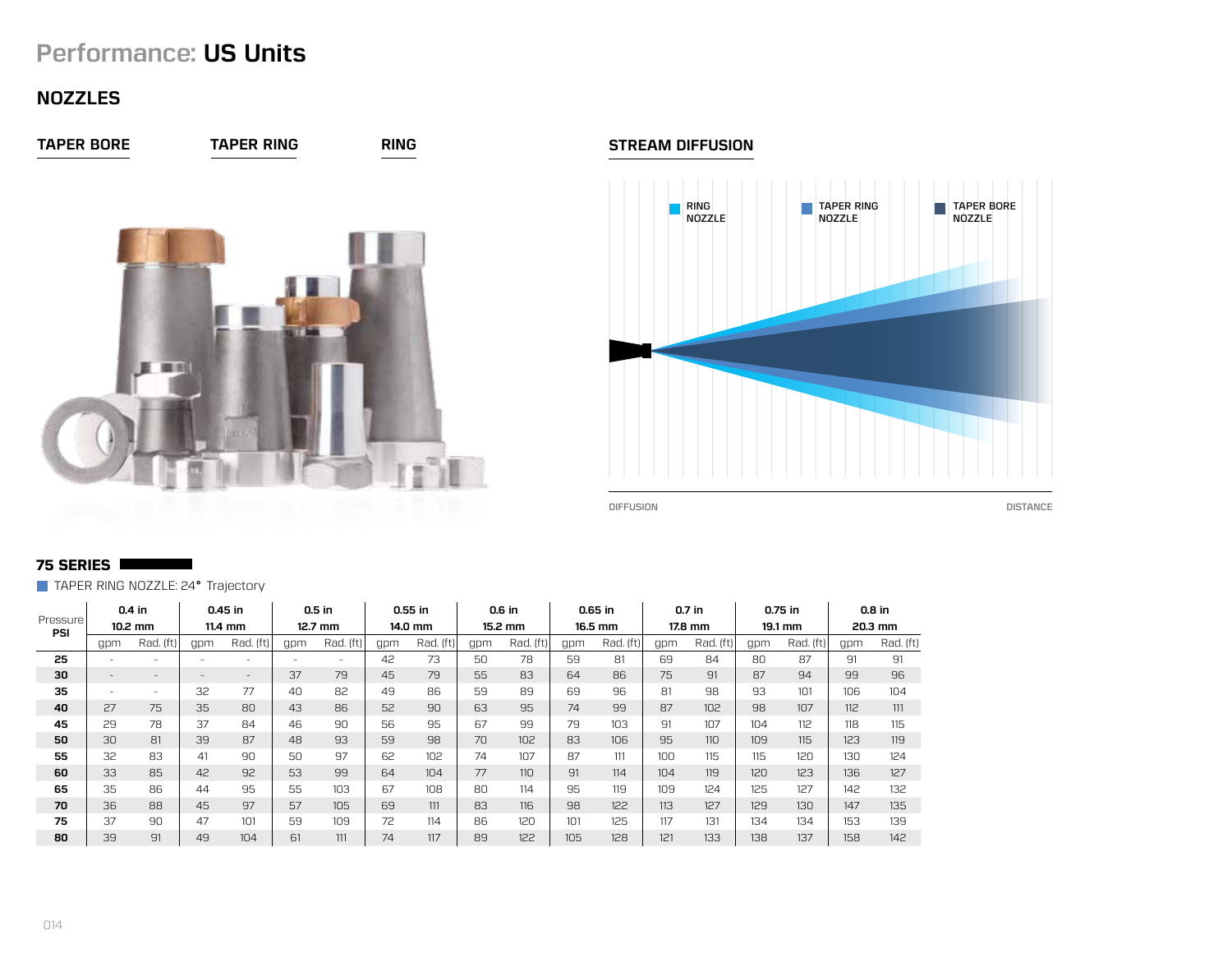TAPER BORE NOZZLE: 24° Trajectory

| Pressure <sup>®</sup> |     | $0.5$ in  |     | $0.55$ in   |     | 0.6 in    |     | 0.65 in  |     | 0.7 in    |     | 0.75 in     |     | $0.8$ in  |     | 0.85 in   |     | $0.9$ in    |     | 1 in      |
|-----------------------|-----|-----------|-----|-------------|-----|-----------|-----|----------|-----|-----------|-----|-------------|-----|-----------|-----|-----------|-----|-------------|-----|-----------|
| PSI                   |     | $12.7$ mm |     | 14.0 mm     |     | 15.2 mm   |     | 16.5 mm  |     | 17.8 mm   |     | 19.1 mm     |     | 20.3 mm   |     | 21.6 mm   |     | 22.9 mm     |     | 25.4 mm   |
|                       | qpn | Rad. (ft) | gpm | Rad.<br>(ft | qpm | Rad. (ft) | apm | Rad. (ft | apm | Rad. (ft) | gpm | (ft)<br>Rad | gpm | Rad. (ft) | gpm | Rad. (ft) | gpm | Rad.<br>íft | gpm | Rad. (ft) |
| 40                    | 47  | 96        | 57  | 101         | 66  | 107       | 78  |          | 91  | 115       | 103 | 120         | 118 | 125       | 134 | 128       | 152 | 131         |     |           |
| 50                    | 50  | 103       | 64  | 108         | 74  | 113       | 87  | 118      | 100 | 123       | 115 | 128         | 130 | 133       | 150 | 137       | 165 | 140         | 204 | 150       |
| 60                    | 55  | 108       | 69  | 114         | 81  | 120       | 96  | 125      | 110 | 130       | 126 | 135         | 143 | 140       | 164 | 144       | 182 | 148         | 224 | 158       |
| 70                    | 60  | 113       | 75  | 119         | 88  | 125       | 103 | 132      | 120 | 138       | 136 | 142         | 155 | 148       | 177 | 151       | 197 | 155         | 243 | 169       |
| 80                    | 64  | 118       | 79  | 124         | 94  | 130       | 110 | 137      | 128 | 143       | 146 | 148         | 165 | 153       | 189 | 157       | 210 | 163         | 258 | 177       |
| 90                    | 68  | 123       | 83  | 129         | 100 | 135       | 117 | 142      | 135 | 148       | 155 | 153         | 175 | 158       | 201 | 163       | 223 | 168         | 274 | 181       |
| 100                   | 72  | 128       | 87  | 134         | 106 | 140       | 123 | 147      | 143 | 153       | 163 | 158         | 185 | 163       | 212 | 168       | 235 | 173         | 289 | 186       |
| 110                   | 76  | 133       | 92  | 139         | 111 | 145       | 129 | 152      | 150 | 158       | 171 | 162         | 195 | 168       | 222 | 172       | 247 | 178         | 304 | 190       |

## **TAPER RING NOZZLE: 24° Trajectory**

| Pressure   |     | 0.50 in<br>12.7 mm |     | $0.55$ in<br>14.0 mm |     | 0.63 in<br>16.0 mm |     | 0.67 in<br>17.0 mm |     | 0.71 in<br>18.0 mm |     | $0.75$ in<br>19.0 mm |     | 0.79 in<br>20.0 mm |     | $0.83$ in<br>21.0 mm |     | 0.87 in<br>22.0 mm |     | 0.91 in<br>23.0 mm |     | 0.94 in<br>24.0 mm |
|------------|-----|--------------------|-----|----------------------|-----|--------------------|-----|--------------------|-----|--------------------|-----|----------------------|-----|--------------------|-----|----------------------|-----|--------------------|-----|--------------------|-----|--------------------|
| <b>PSI</b> | qpm | Rad. (ft)          | gpm | Rad. (ft)            | qpn | $Rad.$ (ft)        | gpm | Rad.               | apm | Rad.<br>íft        | gpm | Rad. (ft)            | apm | Rad.               | apm | Rad.<br>íft.         | gpm | Rad. (ft)          | gpm | Rad. (ft)          | qpm | Rad. (ft)          |
| 40         | 43  | 94                 | 53  | 98                   | 67  | 106                | 76  | 110                | 86  | 113                | 98  | 117                  | 110 | 121<br>16 I        | 125 | 125                  | 136 | 127                | 151 | 130                | 166 | 138                |
| 50         | 48  | 99                 | 59  | 105                  | 75  | 112                | 85  | 116                | 97  | 120                | 110 | 125                  | 123 | 129                | 139 | 133                  | 152 | 136                | 169 | 140                | 185 | 144                |
| 60         | 53  | 107                | 65  | 112                  | 83  | 120                | 94  | 123                | 106 | 127                | 120 | 132                  | 135 | 137                | 153 | 141                  | 167 | 143                | 186 | 147                | 203 | 152                |
| 70         | 57  | 111                | 70  | 117                  | 89  | 125                | 101 | 130                | 114 | 134                | 130 | 139                  | 146 | 143                | 165 | 148                  | 180 | 150                | 200 | 155                | 219 | 160                |
| 80         | ы   | 114                | フロ  | 121                  | 95  | 130                | 108 | 135                | 122 | 139                | 139 | 144                  | 156 | 149                | 176 | 153                  | 193 | 157                | 214 | 162                | 235 | 168                |
| 90         | 65  | 119                | 80  | 125                  | 101 | 134                | 115 | 139                | 130 | 145                | 147 | 150                  | 166 | 154                | 187 | 159                  | 204 | 162                | 227 | 167                | 249 | 173                |
| 100        | 69  | 124                | 84  | 130                  | 107 | 139                | 121 | 144                | 137 | 149                | 155 | 154                  | 175 | 159                | 197 | 164                  | 216 | 167                | 240 | 172                | 262 | 178                |
| 110        | 72  | 129                | 88  | 135                  | 112 | 144                | 127 | 149                | 143 | 154                | 163 | 159                  | 183 | 163                | 207 | 168                  | 226 | 171                | 251 | 177                | 275 | 182                |

## RING NOZZLE: 24° Trajectory

| Pressure <sup>1</sup><br><b>PSI</b> |     | 0.604 in<br>15.3 mm |     | 0.71 in<br>18.0 mm |     | $0.77$ in<br>19.6 mm |     | 0.81 in<br>20.6 mm |     | 0.86 in<br>21.8 mm |     | 0.89 in<br>22.6 mm |     | $0.93$ in<br>23.6 mm |     | 0.96 in<br>24.4 mm |
|-------------------------------------|-----|---------------------|-----|--------------------|-----|----------------------|-----|--------------------|-----|--------------------|-----|--------------------|-----|----------------------|-----|--------------------|
|                                     | gpm | Rad. (ft)           | gpm | Rad. (ft)          | gpm | Rad. (ft)            | gpm | Rad. (ft)          | gpm | Rad. (ft)          | gpm | Rad. (ft)          | gpm | Rad. (ft)            | gpm | Rad. (ft)          |
| 40                                  | 47  | 93                  | 66  | 104                | 78  | 106                  | 91  | 108                | 103 | 112                | 118 | 118                | 134 | 119                  | 152 | 121                |
| 50                                  | 52  | 100                 | 74  | 110                | 88  | 113                  | 100 | 115                | 115 | 120                | 129 | 125                | 150 | 128                  | 167 | 130                |
| 60                                  | 57  | 105                 | 81  | 118                | 96  | 120                  | 110 | 123                | 125 | 130                | 141 | 135                | 164 | 138                  | 183 | 140                |
| 70                                  | 61  | 11 <sub>0</sub>     | 88  | 123                | 104 | 125                  | 118 | 130                | 135 | 138                | 152 | 145                | 177 | 148                  | 198 | 150                |
| 80                                  | 65  | 115                 | 94  | 128                | 111 | 133                  | 127 | 138                | 145 | 143                | 163 | 150                | 189 | 153                  | 211 | 158                |
| 90                                  | 69  | 120                 | 99  | 133                | 117 | 138                  | 134 | 143                | 154 | 148                | 173 | 155                | 201 | 158                  | 224 | 163                |
| 100                                 | 72  | 123                 | 105 | 135                | 124 | 140                  | 142 | 148                | 162 | 153                | 182 | 160                | 212 | 163                  | 236 | 168                |
| 110                                 | 75  | 125                 | 110 | 138                | 130 | 145                  | 149 | 153                | 170 | 158                | 191 | 163                | 222 | 168                  | 248 | 173                |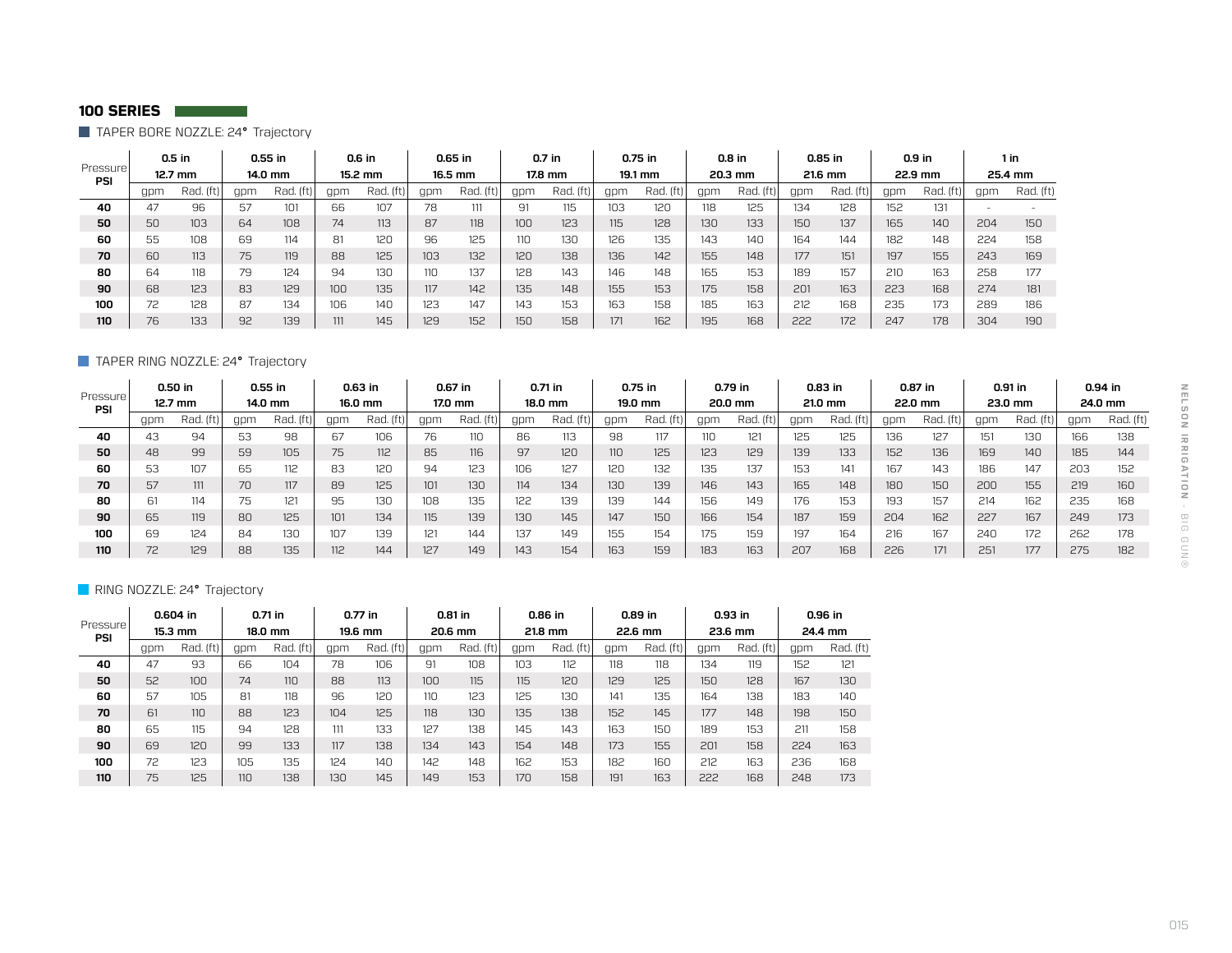# **Performance: US Units**

#### **150 SERIES**

TAPER BORE NOZZLE: 24° Trajectory

|                  |     | $0.7$ in  |     | $0.8$ in  |     | $0.9$ in  |     | $1$ in    |     | 1.1 in       |     | $1.2$ in  |     | $1.3$ in  |     | 1.4 in    |
|------------------|-----|-----------|-----|-----------|-----|-----------|-----|-----------|-----|--------------|-----|-----------|-----|-----------|-----|-----------|
| Pressure'<br>PSI |     | 17.8 mm   |     | 20.3 mm   |     | 22.9 mm   |     | 25.4 mm   |     | 27.9 mm      |     | 30.5 mm   |     | 33.0 mm   |     | 35.6 mm   |
|                  | qpm | Rad. (ft) | gpm | Rad. (ft) | gpm | Rad. (ft) | gpm | Rad. (ft) | qpm | (ft)<br>Rad. | gpm | Rad. (ft) | gpm | Rad. (ft) | gpm | Rad. (ft) |
| 50               | 100 | 125       | 130 | 135       | 165 | 145       | 205 | 155       | 255 | 165          | 300 | 173       | 350 | 180       | 408 | 187       |
| 60               | 110 | 133       | 143 | 143       | 182 | 153       | 225 | 163       | 275 | 173          | 330 | 183       | 385 | 190       | 446 | 198       |
| 70               | 120 | 140       | 155 | 150       | 197 | 160       | 245 | 170       | 295 | 180          | 355 | 190       | 415 | 198       | 483 | 206       |
| 80               | 128 | 145       | 165 | 155       | 210 | 168       | 260 | 178       | 315 | 188          | 380 | 198       | 445 | 205       | 516 | 214       |
| 90               | 135 | 150       | 175 | 160       | 223 | 173       | 275 | 183       | 335 | 195          | 405 | 205       | 475 | 213       | 547 | 221       |
| 100              | 143 | 155       | 185 | 165       | 235 | 178       | 290 | 188       | 355 | 200          | 425 | 210       | 500 | 220       | 577 | 229       |
| 110              | 150 | 160       | 195 | 170       | 247 | 183       | 305 | 193       | 370 | 205          | 445 | 215       | 525 | 225       | 605 | 236       |
| 120              | 157 | 165       | 204 | 175       | 258 | 188       | 320 | 198       | 385 | 210          | 465 | 220       | 545 | 230       | 632 | 241       |

#### TAPER RING NOZZLE: 24° Trajectory

|                 |     | $0.71$ in |     | 0.75 in   |     | 0.79 in   |     | 0.83 in  |     | 0.87 in |     | 0.91 in |     | 0.94 in |     | 0.98 in   |            | $1.02$ in |     | 1.06 in  |     | 1.10 in      |     | 1.14 in   |     | $1.18$ in |
|-----------------|-----|-----------|-----|-----------|-----|-----------|-----|----------|-----|---------|-----|---------|-----|---------|-----|-----------|------------|-----------|-----|----------|-----|--------------|-----|-----------|-----|-----------|
| Pressure<br>PSI |     | 18.0 mm   |     | 19.0 mm   |     | 20.0 mm   |     | 21.0 mm  |     | 22.0 mm |     | 23.0 mm |     | 24.0 mm |     | 25.0 mm   |            | 26.0 mm   |     | 27.0 mm  |     | 28.0         |     | 29.0 mm   |     | 30.0 mm   |
|                 | apm | Rad. (ft) | apm | Rad. (ft) | gpm | Rad. (ft) | anm | Rad. (ft | apm | Rad.    | apm | Rad.    | gpm | Rad. (f | anm | Rad. (ft) | anm        | Rad. (ft  | apm | Rad. (ft | apm | Rad.<br>ftt. | apm | $Rad_{1}$ | qpm | Rad. (ft) |
| 50              | 88  | 119       | 99  |           |     | 127       | 123 | 131      | 135 | 135     | 149 | 139     | 164 | 143     | 179 | 147       | 196        | 151       | 214 | 155      | 233 | 159          | 253 | 163       | 274 | 167       |
| 60              | 97  | 125       | 109 | 130       | 121 | 134       | 134 | 138      | 148 | 142     | 163 | 147     | 179 | 151     | 196 | 155       | 214        | 159       | 234 | 163      | 255 | 167          | 277 | 172       | 301 | 176       |
| 70              | 105 | 134       |     | 138       | 131 | 142       | 144 | 146      | 159 | 150     | 176 | 154     | 194 | 158     | 212 | 162       | 53.        | 166       | 253 | 170      | 276 | 175          | 300 | 179       | 325 | 183       |
| 80              | 112 | 135       | 126 | 140       | 140 | 145       | 154 | 150      | 170 | 155     | 188 | 160     | 207 | 165     | 226 | 169       | 247        | 173       | 271 | 178      | 295 | 182          | 320 | 187       | 347 | 191       |
| 90              |     | 140       | 133 | 145       | 148 | 150       | 164 | 155      | 181 | 160     | 199 | 165     | 220 | 170     | 241 | 175       | 262        | 179       | 287 | 184      | 313 | 189          | 340 | 194       | 368 | 198       |
| 100             | 125 | 144       | 141 | 149       | 156 | 154       | 173 | 160      | 191 | 165     | 210 | 170     | 231 | 175     | 254 | 179       | 277        | 183       | 303 | 188      | 330 | 193          | 358 | 198       | 388 | 203       |
| 110             |     | 150       | 147 | 155       | 164 | 160       | 181 | 165      | 200 | 170     | 220 | 175     | 243 | 180     | 266 | 184       | <b>290</b> | 188       | 317 | 194      | 346 | 199          | 375 | 204       | 407 | 208       |
| 120             | 137 | 155       | 154 | 160       | 171 | 165       | 189 | 170      | 209 | 175     | 230 | 180     | 253 | 185     | 277 | 189       | 303        | 193       | 331 | 199      | 361 | 204          | 392 | 209       | 425 | 213       |

#### **TAPER RING NOZZLE: 24° Trajectory RING NOZZLE: 24° Trajectory RING NOZZLE: 24° Trajectory**

| Pressure<br>PSI |     | 1.22 in<br>$31.0 \text{ mm}$ |     | 1.26 in<br>32.0 mm |     | $1.30$ in<br>33.0 mm |     | $1.34$ in<br>34.0 mm |
|-----------------|-----|------------------------------|-----|--------------------|-----|----------------------|-----|----------------------|
|                 | qpm | Rad. (ft)                    | gpm | Rad. (ft)          | qpm | Rad. (ft)            | gpm | Rad. (ft)            |
| 50              | 296 | 170                          | 319 | 174                | 344 | 177                  | 369 | 179                  |
| 60              | 325 | 180                          | 350 | 184                | 377 | 187                  | 405 | 189                  |
| 70              | 351 | 187                          | 378 | 191                | 407 | 194                  | 437 | 197                  |
| 80              | 375 | 195                          | 404 | 199                | 435 | 202                  | 467 | 205                  |
| 90              | 398 | 202                          | 429 | 206                | 461 | 209                  | 495 | 212                  |
| 100             | 419 | 207                          | 452 | 212                | 486 | 215                  | 522 | 218                  |
| 110             | 440 | 213                          | 474 | 217                | 510 | 220                  | 548 | 223                  |
| 120             | 459 | 218                          | 495 | 222                | 533 | 225                  | 572 | 229                  |

| Pressure <sup>®</sup> |                 | 0.86 in   |     | $0.97$ in |     | $1.08$ in |     | 1.18 in   |     | $1.26$ in |     | $1.34$ in |     | $1.41$ in |
|-----------------------|-----------------|-----------|-----|-----------|-----|-----------|-----|-----------|-----|-----------|-----|-----------|-----|-----------|
| PSI                   |                 | 21.8 mm   |     | 24.6 mm   |     | 27.4 mm   |     | 30.0 mm   |     | 32.0 mm   |     | 34.0 mm   |     | 35.8 mm   |
|                       | qpm             | Rad. (ft) | gpm | Rad. (ft) | gpm | Rad. (ft) | qpm | Rad. (ft) | qpm | Rad. (ft) | qpm | Rad. (ft) | qpm | Rad. (ft) |
| 50                    | 100             | 123       | 130 | 133       | 165 | 143       | 205 | 150       | 255 | 160       | 300 | 168       | 350 | 175       |
| 60                    | 11 <sub>0</sub> | 130       | 143 | 140       | 182 | 150       | 225 | 158       | 275 | 168       | 330 | 175       | 385 | 183       |
| 70                    | 120             | 135       | 155 | 145       | 197 | 155       | 245 | 165       | 295 | 175       | 355 | 183       | 415 | 190       |
| 80                    | 128             | 140       | 165 | 150       | 210 | 160       | 260 | 170       | 315 | 180       | 380 | 190       | 445 | 198       |
| 90                    | 135             | 145       | 175 | 155       | 223 | 165       | 275 | 175       | 335 | 185       | 405 | 195       | 475 | 203       |
| 100                   | 143             | 150       | 185 | 160       | 235 | 170       | 290 | 180       | 355 | 190       | 425 | 200       | 500 | 208       |
| 110                   | 150             | 155       | 195 | 165       | 247 | 175       | 305 | 185       | 370 | 195       | 445 | 205       | 525 | 213       |
| 120                   | 157             | 158       | 204 | 168       | 258 | 180       | 320 | 190       | 385 | 200       | 465 | 210       | 545 | 218       |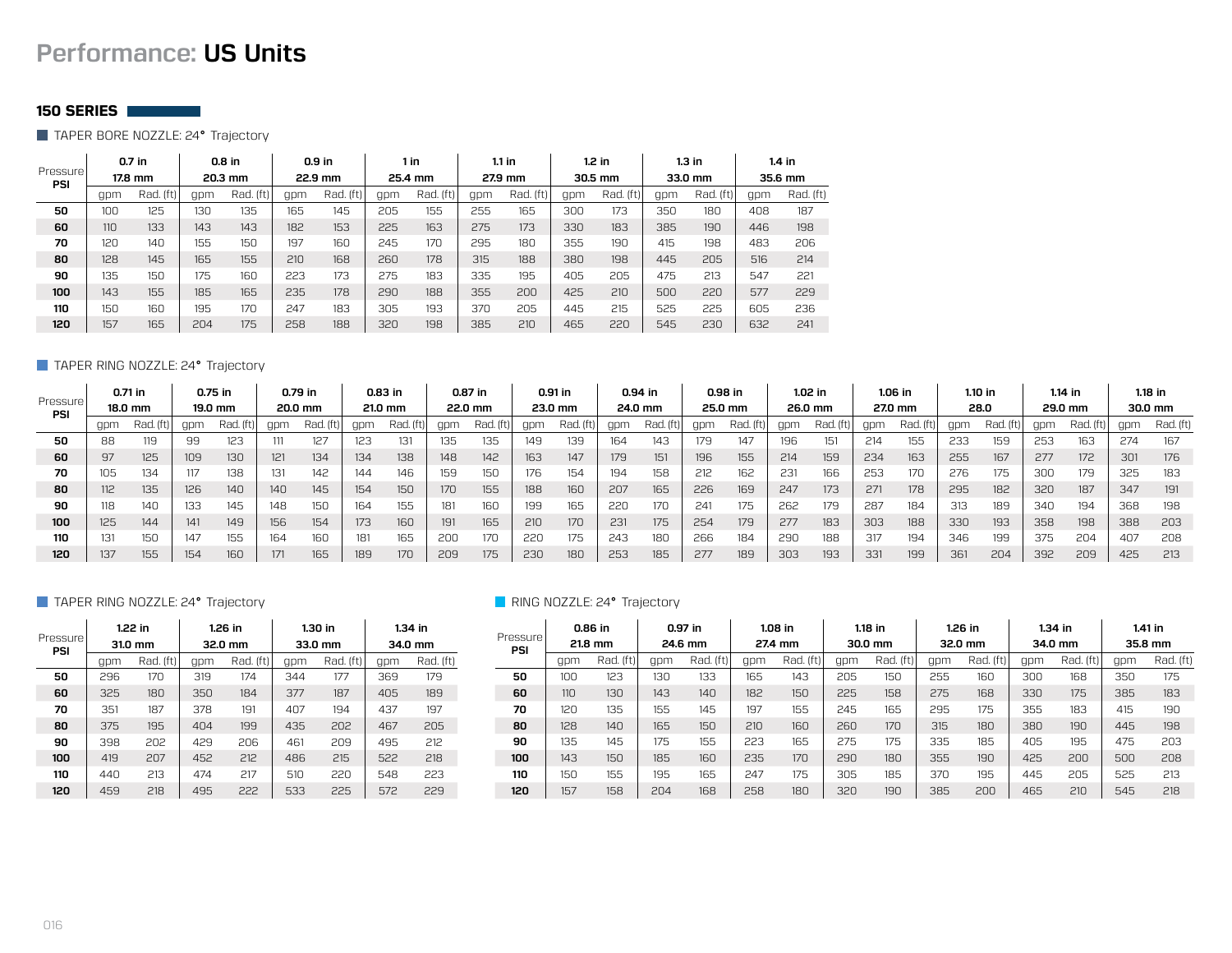TAPER BORE NOZZLE: 27° Trajectory

| Pressure |     | 1.05 in   |     | $1.1$ in  |     | $1.2$ in  |     | 1.3 in      |     | $1.4$ in      |     | 1.5 in    |     | 1.6 in         |      | 1.75 in        |      | 1.9 in    |
|----------|-----|-----------|-----|-----------|-----|-----------|-----|-------------|-----|---------------|-----|-----------|-----|----------------|------|----------------|------|-----------|
| PSI      |     | 26.7 mm   |     | 27.9 mm   |     | 30.5 mm   |     | 33.0 mm     |     | 35.6 mm       |     | 38.1 mm   |     | 40.6 mm        |      | 44.5           |      | 48.3 mm   |
|          | qpm | Rad. (ft) | gpm | Rad. (ft) | gpm | Rad. (ft) | gpm | ff)<br>Rad. | qpm | Rad.<br>. íft | qpm | Rad. (ft) | apm | . (ft)<br>Rad. | gpm  | Rad.<br>. (ft) | qpm  | Rad. (ft) |
| 60       | 250 | 173       | 285 | 178       | 330 | 188       | 385 | 195         | 445 | 205           | 515 | 215       | 585 | 223            | 695  | 235            | 825  | 248       |
| 70       | 270 | 180       | 310 | 190       | 355 | 198       | 415 | 205         | 480 | 215           | 555 | 225       | 630 | 233            | 755  | 248            | 890  | 258       |
| 80       | 290 | 188       | 330 | 198       | 380 | 205       | 445 | 215         | 515 | 225           | 590 | 235       | 675 | 243            | 805  | 258            | 95C  | 268       |
| 90       | 310 | 195       | 350 | 205       | 405 | 213       | 475 | 223         | 545 | 233           | 625 | 243       | 715 | 253            | 855  | 268            | 1005 | 278       |
| 100      | 325 | 200       | 370 | 210       | 425 | 220       | 500 | 230         | 575 | 240           | 660 | 250       | 755 | 260            | 900  | 275            | 1060 | 288       |
| 110      | 340 | 205       | 390 | 215       | 445 | 225       | 525 | 235         | 605 | 248           | 695 | 258       | 790 | 268            | 945  | 283            | 1110 | 295       |
| 120      | 355 | 210       | 405 | 220       | 465 | 230       | 545 | 240         | 630 | 253           | 725 | 265       | 825 | 275            | 985  | 290            | 1160 | 303       |
| 130      | 370 | 213       | 425 | 223       | 485 | 233       | 565 | 243         | 655 | 258           | 755 | 270       | 860 | 280            | 1025 | 295            | 1210 | 310       |

## RING NOZZLE: 27° Trajectory

|                 |     | $1.29$ in |     | $1.46$ in |     | $1.56$ in |     | 1.66 in   |     | $1.74$ in |     | $1.83$ in |      | $1.93$ in |
|-----------------|-----|-----------|-----|-----------|-----|-----------|-----|-----------|-----|-----------|-----|-----------|------|-----------|
| Pressure<br>PSI |     | 32.8      |     | 37.1 mm   |     | 39.6 mm   |     | 42.2 mm   |     | 44.2 mm   |     | 46.5 mm   |      | 49.0 mm   |
|                 | qpm | Rad. (ft) | qpm | Rad. (ft) | qpm | Rad. (ft) | qpm | Rad. (ft) | qpm | Rad. (ft) | qpm | Rad. (ft) | qpm  | Rad. (ft) |
| 50              | 230 | 163       | 300 | 178       | 350 | 185       | 410 | 195       | 470 | 203       | 535 | 210       | 640  | 218       |
| 60              | 250 | 170       | 330 | 185       | 385 | 195       | 445 | 205       | 515 | 213       | 585 | 220       | 695  | 228       |
| 70              | 270 | 178       | 355 | 193       | 415 | 203       | 480 | 213       | 555 | 220       | 630 | 228       | 755  | 238       |
| 80              | 290 | 185       | 380 | 200       | 445 | 210       | 515 | 220       | 590 | 228       | 675 | 235       | 805  | 245       |
| 90              | 310 | 190       | 405 | 208       | 475 | 218       | 545 | 228       | 625 | 235       | 715 | 243       | 855  | 253       |
| 100             | 325 | 195       | 425 | 213       | 500 | 223       | 575 | 233       | 660 | 240       | 755 | 250       | 900  | 260       |
| 110             | 340 | 200       | 445 | 218       | 525 | 228       | 605 | 238       | 695 | 245       | 790 | 255       | 945  | 268       |
| 120             | 355 | 205       | 465 | 223       | 545 | 233       | 630 | 243       | 725 | 250       | 825 | 260       | 985  | 273       |
| 130             | 370 | 208       | 485 | 225       | 565 | 235       | 655 | 245       | 755 | 253       | 860 | 263       | 1025 | 275       |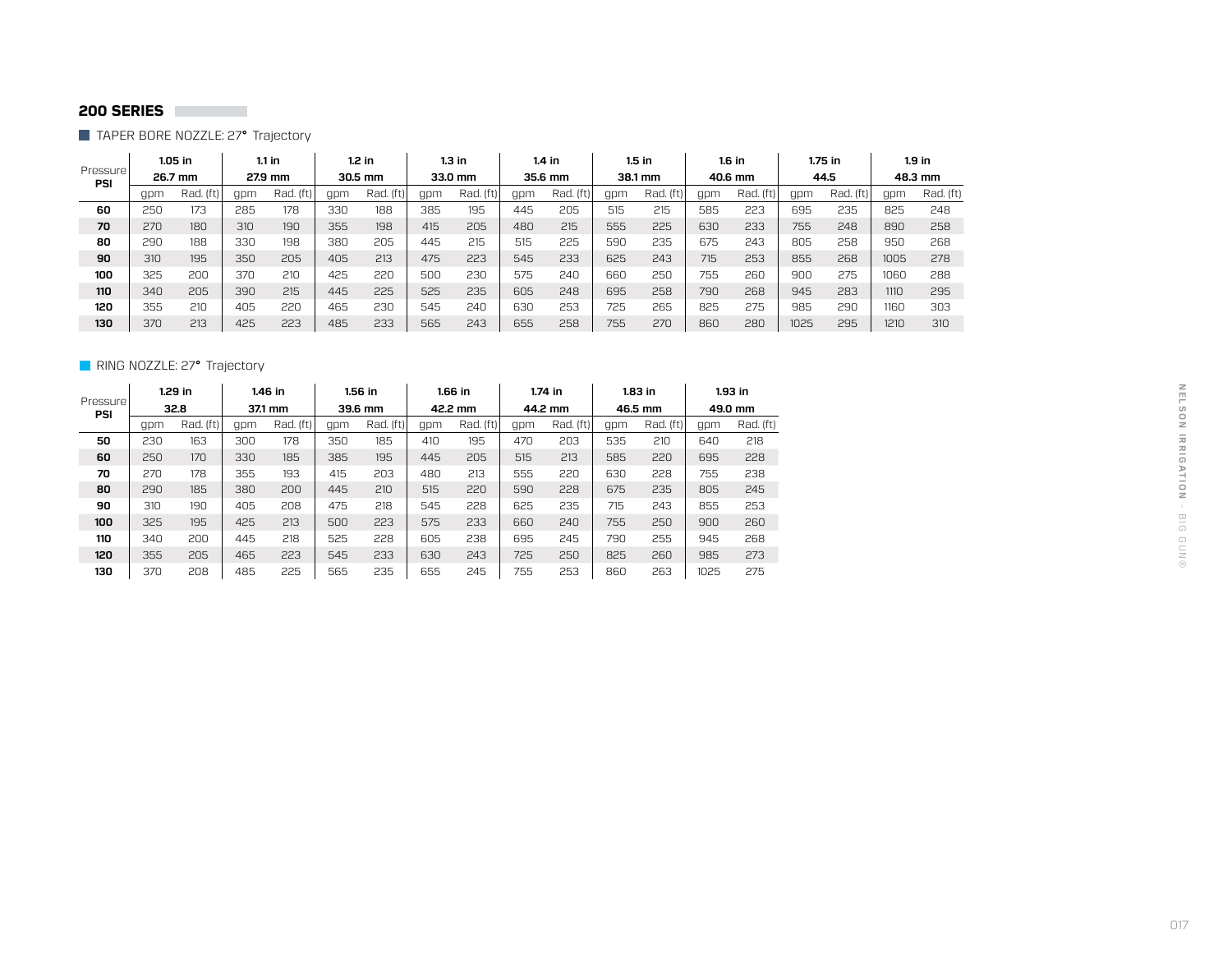# **Performance: Metric Units**

# **75 SERIES**

TAPER RING NOZZLE: 24° Trajectory

| Pressure   |           | 0.40 in<br>$10.2 \text{ mm}$ |                          | 0.45 in<br>$11.4 \text{ mm}$ |                          | 0.50 in<br>$12.7 \text{ mm}$ |                   | $0.55$ in<br>14.0 mm |                    | 0.60 in<br>15.2 mm |           | $0.65$ in<br>16.5 mm |          | 0.70 in<br>17.8 mm |                    | 0.75 in<br>19.1 mm |                    | 0.80 in<br>20.3 mm |
|------------|-----------|------------------------------|--------------------------|------------------------------|--------------------------|------------------------------|-------------------|----------------------|--------------------|--------------------|-----------|----------------------|----------|--------------------|--------------------|--------------------|--------------------|--------------------|
| <b>BAR</b> |           |                              |                          |                              |                          |                              |                   |                      |                    |                    |           |                      |          |                    |                    |                    |                    |                    |
|            | $m^3$ /hr | Rad. (m)                     | m <sup>3</sup> /hr       | Rad. (m)                     | m <sup>3</sup> /hr       | Rad. (m)                     | $m^3/hr$          | Rad. (m)             | m <sup>3</sup> /hr | Rad. (m)           | $m^3$ /hr | $Rad.$ (m)           | $m^3/hr$ | Rad. (m)           | m <sup>3</sup> /hr | Rad. (m)           | m <sup>3</sup> /hr | Rad. (m)           |
| 1.75       |           | $\overline{\phantom{a}}$     | $\overline{\phantom{a}}$ | $\overline{\phantom{a}}$     | $\overline{\phantom{a}}$ | -                            | 9.5               | 22.5                 | 11.5               | 24.0               | 13.4      | 25.0                 | 15.7     | 26.0               | 18.2               | 27.0               | 20.6               | 28.0               |
| 2.0        |           | -                            | $\overline{\phantom{a}}$ | $\qquad \qquad -$            | 8.3                      | 24.0                         | 10.2 <sub>2</sub> | 24.0                 | 12.2               | 25.0               | 14.4      | 26.5                 | 16.8     | 27.5               | 19.3               | 28.5               | 22.0               | 29.5               |
| 2.5        | -         | ۰                            | 7.5                      | 24.0                         | 9.3                      | 25.5                         | 11.4              | 26.0                 | 13.7               | 27.5               | 16.0      | 28.5                 | 18.7     | 29.5               | 21.5               | 31.0               | 24.4               | 32.0               |
| 3.0        | 6.4       | 23.5                         | 8.2                      | 25.0                         | 10.2                     | 27.0                         | 12.4              | 28.0                 | 14.9               | 29.5               | 17.6      | 31.0                 | 20.4     | 32.0               | 23.4               | 33.0               | 26.6               | 34.5               |
| 3.5        | 6.9       | 24.5                         | 8.9                      | 26.5                         | 11.0                     | 28.5                         | 13.4              | 30.0                 | 16.1               | 31.5               | 19.0      | 33.0                 | 22.0     | 34.0               | 25.2               | 35.5               | 28.6               | 36.5               |
| 4.0        | 7.4       | 25.5                         | 9.5                      | 27.5                         | 11.8                     | 30.0                         | 14.3              | 31.5                 | 17.2               | 33.0               | 20.3      | 34.5                 | 23.4     | 36.0               | 26.8               | 37.0               | 30.5               | 38.5               |
| 4.5        | 7.9       | 26.5                         | 10.0                     | 29.0                         | 12.5                     | 31.5                         | 15.2              | 33.0                 | 18.2               | 34.5               | 21.5      | 36.0                 | 24.8     | 37.5               | 28.3               | 39.0               | 32.2               | 40.0               |
| 5.0        | 8.3       | 27.0                         | 10.5                     | 30.0                         | 13.2                     | 32.5                         | 16.0              | 34.5                 | 19.2               | 36.0               | 22.7      | 37.5                 | 26.1     | 39.0               | 29.8               | 40.5               | 33.9               | 41.5               |
| 5.5        | 8.8       | 27.5                         | 11.0                     | 31.5                         | 13.8                     | 34.0                         | 16.8              | 35.5                 | 20.1               | 37.0               | 23.8      | 39.0                 | 27.3     | 40.5               | 31.2               | 41.5               | 35.5               | 43.0               |

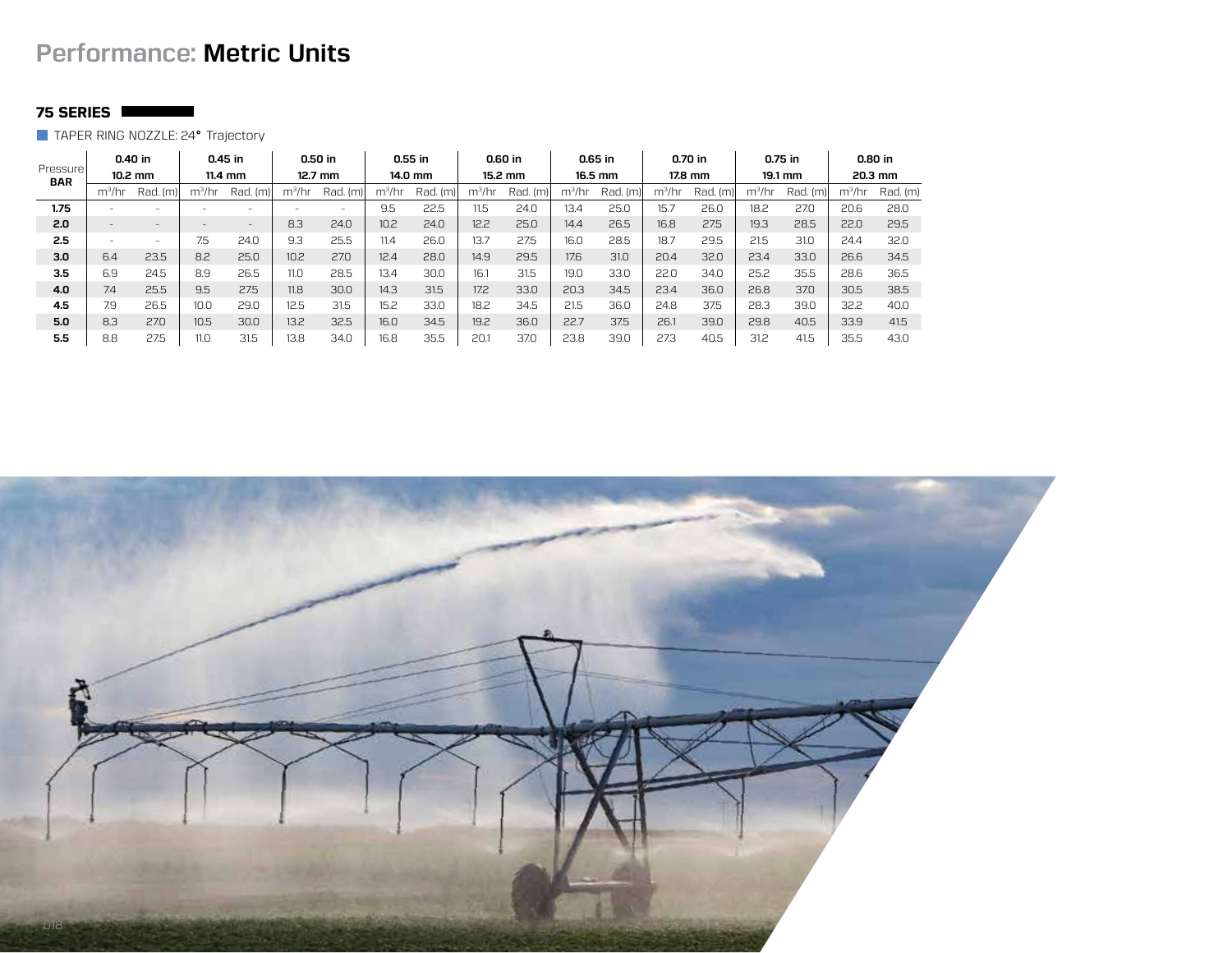**TAPER BORE NOZZLE: 24° Trajectory** 

|                                     |                    | 0.50 in   |          | $0.55$ in |           | 0.60 in |                    | $0.65$ in |                    | 0.70    |                    | $0.75$ in |                    | 0.80 in  |                    | 0.85 in  |                    | 0.90 in  |                    | 1.00 in  |
|-------------------------------------|--------------------|-----------|----------|-----------|-----------|---------|--------------------|-----------|--------------------|---------|--------------------|-----------|--------------------|----------|--------------------|----------|--------------------|----------|--------------------|----------|
| Pressure <sup>1</sup><br><b>BAR</b> |                    | $12.7$ mm |          | 14.0 mm   |           | 15.2 mm |                    | 16.5 mm   |                    | 17.8 mm |                    | 19.1 mm   |                    | 20.3 mm  |                    | 21.6 mm  |                    | 22.9 mm  |                    | 25.4 mm  |
|                                     | m <sup>3</sup> /hr | Rad. (m)  | $m^3/hr$ | Rad. (m)  | $m^3$ /hr | Rad. (m | m <sup>3</sup> /hr | Rad. (m)  | m <sup>3</sup> /hr | Rad. (m | m <sup>3</sup> /hr | Rad. (m)  | m <sup>3</sup> /hr | Rad. (m) | m <sup>3</sup> /hr | Rad. (m) | m <sup>3</sup> /hr | Rad. (m) | m <sup>3</sup> /hr | Rad. (m) |
| 2.75                                | 10.4               | 29.5      | 13.0     | 31.0      | 14.9      | 32.5    | 17.7               | 34.0      | 20.5               | 35.0    | 23.3               | 36.5      | 26.6               | 38.0     | 30.4               | 39.0     | 34.0               | 40.0     |                    |          |
| 3.0                                 | 10.8               | 30.0      | 13.5     | 31.5      | 15.6      | 33.0    | 18.5               | 34.5      | 21.4               | 36.0    | 24.4               | 37.5      | 27.7               | 39.0     | 31.7               | 40.0     | 35.5               | 41.0     | 43.3               | 43.5     |
| 3.5                                 | 11.7               | 31.0      | 14.5     | 33.0      | 16.9      | 34.5    | 20.0               | 36.0      | 23.1               | 37.5    | 26.3               | 39.0      | 30.0               | 40.5     | 34.3               | 42.0     | 38.3               | 43.0     | 46.8               | 46.0     |
| 4.0                                 | 12.5               | 32.5      | 15.5     | 34.0      | 18.1      | 36.0    | 21.3               | 37.5      | 24.7               | 39.0    | 28.2               | 40.5      | 32.0               | 42.5     | 36.6               | 43.5     | 40.8               | 44.5     | 50.0               | 48.0     |
| 4.5                                 | 13.2               | 33.5      | 16.3     | 35.5      | 19.3      | 37.0    | 22.6               | 39.0      | 26.2               | 40.5    | 29.9               | 42.0      | 34.0               | 44.0     | 38.9               | 45.0     | 43.3               | 46.5     | 53.0               | 50.0     |
| 5.0                                 | 13.9               | 34.5      | 17.1     | 36.5      | 20.3      | 38.5    | 23.8               | 40.5      | 27.6               | 42.0    | 31.5               | 43.5      | 35.8               | 45.0     | 41.0               | 46.5     | 45.5               | 48.0     | 55.9               | 52.0     |
| 5.5                                 | 14.6               | 36.0      | 17.9     | 38.0      | 21.4      | 39.5    | 25.0               | 41.5      | 29.0               | 43.5    | 33.1               | 45.0      | 37.5               | 46.5     | 43.0               | 48.0     | 47.7               | 49.5     | 58.7               | 53.5     |
| 6.0                                 | 15.2               | 37.0      | 18.7     | 39.0      | 22.3      | 41.0    | 26.1               | 43.0      | 30.3               | 44.5    | 34.5               | 46.0      | 39.2               | 47.5     | 44.9               | 49.0     | 49.8               | 50.5     | 61.3               | 55.0     |
| 6.5                                 | 15.8               | 38.0      | 19.4     | 40.0      | 23.3      | 42.0    | 27.2               | 44.0      | 31.5               | 46.0    | 36.0               | 47.5      | 40.8               | 49.0     | 46.7               | 50.5     | 51.8               | 52.0     | 63.8               | 56.0     |
| 7.0                                 | 16.4               | 39.0      | 20.0     | 41.0      | 24.2      | 43.0    | 28.2               | 45.0      | 32.7               | 47.0    | 37.3               | 48.5      | 42.3               | 50.0     | 48.4               | 51.5     | 53.7               | 53.0     | 66.2               | 57.0     |
| 7.5                                 | 17.0               | 40.0      | 20.7     | 42.0      | 25.7      | 44.0    | 29.2               | 46.0      | 33.8               | 47.5    | 38.6               | 49.5      | 43.8               | 51.0     | 50.1               | 52.5     | 55.5               | 54.0     | 68.5               | 57.5     |

## TAPER RING NOZZLE: 24° Trajectory

| Pressure <sup>'</sup><br><b>BAR</b> | 0.50 in<br>$12.7$ mm |         | 0.55 in<br>14.0 mm |      | 0.63 in<br>16.0 mm |             |                    | 0.67 in<br>17.0 mm |                    |          | $0.71$ in<br>18.0 mm |          | 0.75 in<br>19.0 mm |          | 0.79 in<br>20.0 mm |          | 0.83 in<br>21.0 mm |          | 0.87 in<br>22.0 mm |         | 0.91 in<br>23.0 mm |          | $0.94$ in<br>24.0 mm |
|-------------------------------------|----------------------|---------|--------------------|------|--------------------|-------------|--------------------|--------------------|--------------------|----------|----------------------|----------|--------------------|----------|--------------------|----------|--------------------|----------|--------------------|---------|--------------------|----------|----------------------|
|                                     | m <sup>3</sup> /hr   | Rad. (m | m <sup>3</sup> /hr | Rad. | m <sup>3</sup> /hr | Rad.<br>(m) | m <sup>3</sup> /hr | Rad. (m)           | m <sup>3</sup> /hr | Rad. (m) | m <sup>3</sup> /hr   | Rad. (m) | m <sup>3</sup> /hr | Rad. (m) | m <sup>3</sup> /hr | Rad. (m) | m <sup>3</sup> /hr | Rad. (m) | m <sup>3</sup> /hr | Rad. Im | m <sup>3</sup> /hr | Rad. (m) |                      |
| 2.75                                | 9.7                  | 28.5    | 12.0               | 30.0 | 15.2               | 32.5        | 17.3               | 33.5               | 19.6               | 34.5     | 22.3                 | 35.5     | 24.9               | 37.0     | 28.3               | 38.0     | 30.8               | 38.5     | 34.3               | 39.5    | 37.6               | 41.5     |                      |
| 3.0                                 | 10.2                 | 29.0    | 12.5               | 30.5 | 15.9               | 33.0        | 18.0               | 34.0               | 20.5               | 35.0     | 23.2                 | 36.5     | 26.1               | 38.0     | 29.5               | 39.0     | 32.2               | 39.5     | 35.8               | 40.5    | 39.3               | 42.5     |                      |
| 3.5                                 | 11.0                 | 30.5    | 13.5               | 32.0 | 17.2               | 34.5        | 19.5               | 35.5               | 22.                | 37.0     | 25.7                 | 38.0     | 28.2               | 39.5     | 31.9               | 40.5     | 34.8               | 41.5     | 38.7               | 42.5    | 42.4               | 44.5     |                      |
| 4.0                                 | 11.8                 | 31.5    | 14.5               | 33.5 | 18.4               | 36.0        | 20.9               | 37.0               | 23.6               | 38.5     | 26.8                 | 40.0     | 30.1               | 41.0     | 34.1               | 42.5     | 37.2               | 43.0     | 41.4               | 44.5    | 45.3               | 46.0     |                      |
| 4.5                                 | 12.5                 | 33.0    | 15.4               | 34.5 | 19.5               | 37.0        | 22.2               | 38.5               | 25.7               | 40.0     | 28.5                 | 41.5     | 32.0               | 42.5     | 36.2               | 44.0     | 39.5               | 45.0     | 43.9               | 46.0    | 48.1               | 47.5     |                      |
| 5.0                                 | 13.2 <sub>2</sub>    | 34.0    | 16.2               | 35.5 | 20.6               | 38.5        | 23.4               | 39.5               | 26.4               | 41.0     | 30.0                 | 42.5     | 33.7               | 44.0     | 38.1               | 45.5     | 41.7               | 46.5     | 46.3               | 47.5    | 50.7               | 49.5     |                      |
| 5.5                                 | 13.9                 | 35.0    | 17.0               | 37.0 | 21.6               | 39.5        | 24.5               | 41.0               | 27.7               | 42.5     | 31.5                 | 44.0     | 35.4               | 45.5     | 40.0               | 46.5     | 43.7               | 47.5     | 48.6               | 49.0    | 53.2               | 50.5     |                      |
| 6.0                                 | 14.5                 | 36.0    | 17.8               | 38.0 | 22.6               | 40.5        | 25.6               | 42.0               | 29.0               | 43.5     | 32.9                 | 45.0     | 37.0               | 46.5     | 41.8               | 48.0     | 45.7               | 49.0     | 50.7               | 50.5    | 55.6               | 52.0     |                      |
| 6.5                                 | 15.1                 | 37.0    | 18.5               | 39.0 | 23.5               | 41.5        | 26.7               | 43.0               | 30.1               | 44.5     | 34.2                 | 46.0     | 38.5               | 47.5     | 43.5               | 49.0     | 47.5               | 50.0     | 52.8               | 51.5    | 57.8               | 53.5     |                      |
| 7.0                                 | 15.7                 | 38.0    | 19.2               | 40.0 | 24.4               | 42.5        | 27.7               | 44.0               | 31.3               | 45.5     | 35.5                 | 47.0     | 40.0               | 48.5     | 45.1               | 50.0     | 49.3               | 51.0     | 54.8               | 52.5    | 60.0               | 54.5     |                      |
| 7.5                                 | 16.3                 | 39.0    | 19.9               | 41.0 | 25.3               | 43.5        | 28.7               | 45.0               | 32.4               | 46.5     | 36.8                 | 48.0     | 41.4               | 49.5     | 46.7               | 51.0     | 51.1               | 52.0     | 56.8               | 53.5    | 62.1               | 55.5     |                      |

RING NOZZLE: 24° Trajectory

|                                     | 0.60 in            |          | 0.71 in  |          |          | 0.77 in  |                    | 0.81 in  |                    | 0.86 in  |           | 0.89 in  |           | $0.93$ in |                    | 0.96 in  |
|-------------------------------------|--------------------|----------|----------|----------|----------|----------|--------------------|----------|--------------------|----------|-----------|----------|-----------|-----------|--------------------|----------|
| Pressure <sup>®</sup><br><b>BAR</b> |                    | 15.3 mm  | 18.0 mm  |          |          | 19.6 mm  |                    | 20.6 mm  |                    | 21.8 mm  |           | 22.6 mm  |           | 23.6 mm   |                    | 24.4 mm  |
|                                     | m <sup>3</sup> /hr | Rad. (m) | $m^3/hr$ | Rad. (m) | $m^3/hr$ | Rad. (m) | m <sup>3</sup> /hr | Rad. (m) | m <sup>3</sup> /hr | Rad. (m) | $m^3$ /hr | Rad. (m) | $m^3$ /hr | Rad. (m)  | m <sup>3</sup> /hr | Rad. (m) |
| 2.75                                | 10.7               | 28.5     | 15.0     | 31.5     | 17.8     | 32.0     | 20.5               | 32.5     | 23.3               | 34.0     | 26.5      | 35.5     | 30.4      | 36.0      | 34.2               | 36.5     |
| 3.0                                 | 11.1               | 29.0     | 15.7     | 32.5     | 18.6     | 33.0     | 21.4               | 33.5     | 24.3               | 35.0     | 27.6      | 36.5     | 31.7      | 37.5      | 35.7               | 38.0     |
| 3.5                                 | 11.9               | 30.5     | 16.9     | 34.0     | 20.0     | 34.5     | 23.0               | 35.5     | 26.3               | 37.0     | 29.7      | 39.0     | 34.3      | 39.5      | 38.5               | 40.0     |
| 4.0                                 | 12.7               | 32.0     | 18.1     | 35.5     | 21.4     | 36.0     | 24.6               | 37.0     | 28.1               | 39.0     | 31.7      | 41.0     | 36.6      | 41.5      | 41.1               | 42.5     |
| 4.5                                 | 13.4               | 33.0     | 19.2     | 36.5     | 22.7     | 37.5     | 26.1               | 38.5     | 29.8               | 40.5     | 33.6      | 42.5     | 38.9      | 43.5      | 43.5               | 44.5     |
| 5.0                                 | 14.1               | 34.0     | 20.3     | 38.0     | 24.0     | 39.0     | 27.5               | 40.0     | 31.3               | 42.0     | 35.3      | 44.5     | 41.0      | 45.0      | 45.8               | 46.0     |
| $5.5\phantom{0}$                    | 14.7               | 35.0     | 21.3     | 39.0     | 25.1     | 40.0     | 28.8               | 41.5     | 32.9               | 43.5     | 37.0      | 45.5     | 43.0      | 46.5      | 48.0               | 47.5     |
| 6.0                                 | 15.3               | 36.0     | 22.2     | 40.0     | 26.3     | 41.0     | 30.0 <sub>2</sub>  | 43.0     | 34.3               | 44.5     | 38.6      | 47.0     | 44.9      | 48.0      | 50.0               | 49.0     |
| 6.5                                 | 15.9               | 37.0     | 23.1     | 40.5     | 27.3     | 42.0     | 31.2               | 44.0     | 35.7               | 46.0     | 40.1      | 48.0     | 46.7      | 49.0      | 52.0               | 50.5     |
| 7.0                                 | 16.5               | 37.5     | 24.0     | 41.5     | 28.4     | 43.0     | 32.4               | 45.5     | 37.1               | 47.0     | 41.6      | 49.0     | 48.4      | 50.0      | 54.0               | 51.5     |
| 7.5                                 | 17.0               | 38.0     | 24.9     | 42.0     | 29.4     | 44.0     | 33.5               | 46.5     | 38.3               | 47.5     | 43.0      | 49.5     | 50.1      | 50.5      | 55.8               | 52.5     |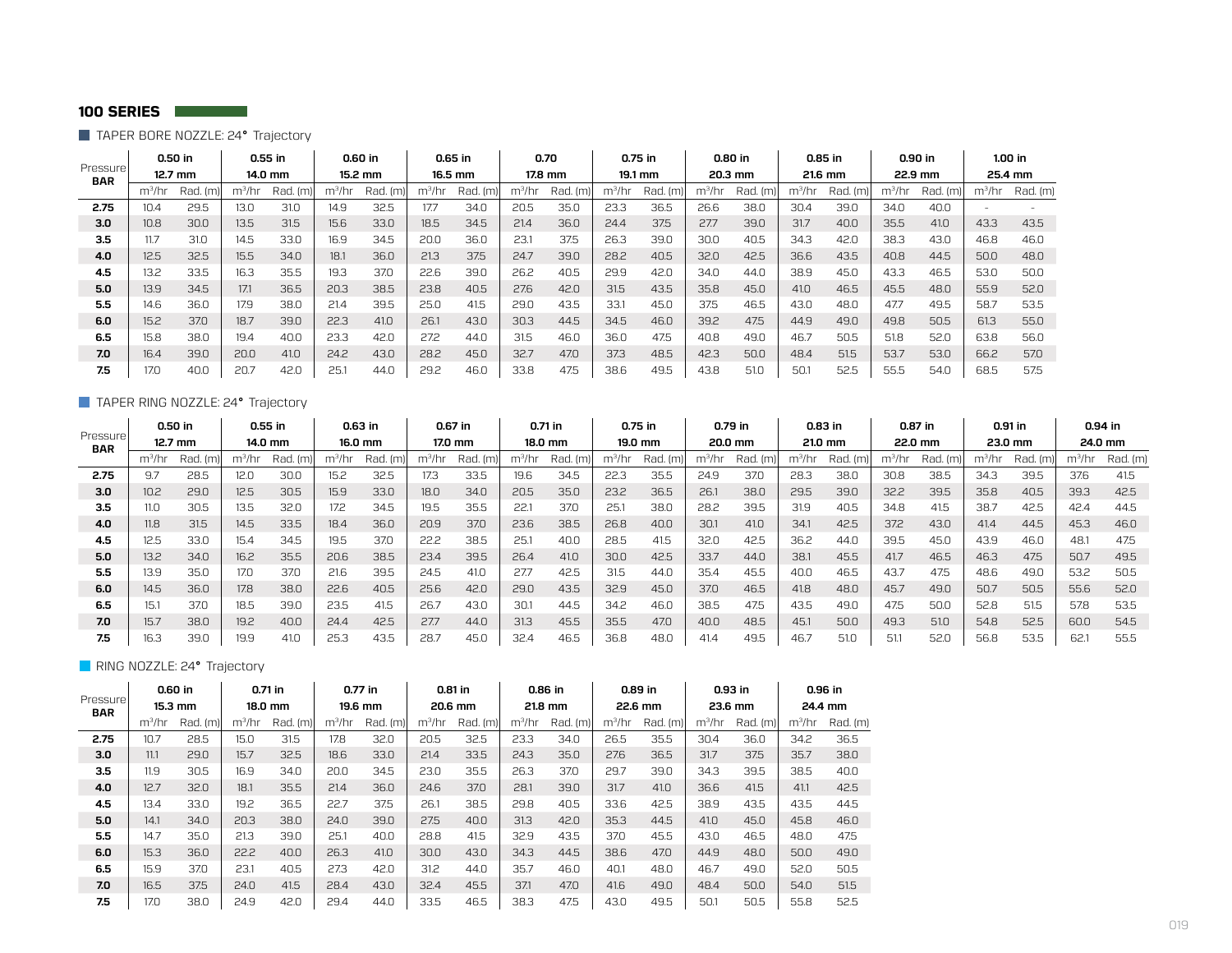# **Performance: Metric Units**

#### **150 SERIES**

TAPER BORE NOZZLE: 24° Trajectory

| Pressure<br><b>BAR</b> | 0.70 in            |          | 0.80 in  |          | $0.90$ in |          | $1.00$ in |          |                    | $1.10$ in |          | $1.20$ in |                    | 1.30 in  |          | 1.40 in  |
|------------------------|--------------------|----------|----------|----------|-----------|----------|-----------|----------|--------------------|-----------|----------|-----------|--------------------|----------|----------|----------|
|                        | 17.8 mm            |          | 20.3 mm  |          |           | 22.9 mm  |           | 25.4 mm  |                    | 27.9 mm   |          | 30.5 mm   |                    | 33.0 mm  |          | 35.6 mm  |
|                        | m <sup>3</sup> /hr | Rad. (m) | $m^3/hr$ | Rad. (m) | $m^3$ /hr | Rad. (m) | $m^3/hr$  | Rad. (m) | m <sup>3</sup> /hr | Rad. (m)  | $m^3/hr$ | Rad. (m)  | m <sup>3</sup> /hr | Rad. (m) | $m^3/hr$ | Rad. (m) |
| 3.5                    | 23.0               | 38.5     | 29.8     | 41.5     | 37.9      | 44.5     | 47.0      | 47.5     | 57.8               | 50.5      | 68.8     | 53.0      | 80.2               | 55.0     | 93.3     | 57.5     |
| 4.0                    | 24.6               | 40.0     | 31.9     | 43.0     | 40.5      | 46.0     | 50.3      | 49.0     | 61.7               | 52.0      | 73.5     | 55.0      | 85.9               | 57.0     | 99.8     | 59.5     |
| 4.5                    | 26.1               | 41.5     | 33.9     | 44.5     | 43.0      | 48.0     | 53.3      | 51.0     | 65.3               | 54.0      | 78.0     | 57.0      | 91.2               | 59.0     | 105.8    | 61.5     |
| 5.0                    | 27.6               | 43.0     | 35.7     | 46.0     | 45.4      | 49.5     | 56.2      | 52.5     | 68.6               | 55.5      | 82.2     | 58.5      | 96.2               | 61.0     | 111.6    | 63.5     |
| 5.5                    | 28.9               | 44.0     | 37.5     | 47.0     | 47.7      | 50.5     | 59.0      | 54.0     | 71.9               | 57.0      | 86.2     | 60.0      | 101.0              | 62.5     | 117.0    | 65.0     |
| 6.0                    | 30.3               | 45.5     | 39.2     | 48.5     | 49.8      | 52.0     | 61.6      | 55.0     | 74.9               | 58.5      | 90.0     | 61.5      | 105.6              | 64.0     | 122.2    | 67.0     |
| 6.5                    | 31.5               | 46.5     | 40.9     | 49.5     | 51.9      | 53.5     | 64.2      | 56.5     | 77.9               | 60.0      | 93.7     | 63.0      | 110.0              | 65.5     | 127.2    | 68.5     |
| 7.0                    | 32.7               | 47.5     | 42.4     | 50.5     | 53.9      | 54.5     | 66.6      | 57.5     | 80.7               | 61.0      | 97.3     | 64.5      | 114.2              | 67.0     | 132.0    | 70.0     |
| 7.5                    | 33.9               | 48.5     | 44.0     | 51.5     | 55.8      | 55.5     | 68.9      | 58.5     | 83.4               | 62.5      | 100.7    | 65.5      | 118.3              | 68.5     | 136.7    | 71.5     |
| 8.0                    | 35.1               | 49.5     | 45.4     | 52.5     | 57.6      | 56.5     | 71.2      | 59.5     | 86.0               | 63.5      | 104.0    | 66.5      | 122.3              | 69.5     | 141.1    | 72.5     |
| 8.25                   | 35.6               | 50.0     | 46.2     | 53.0     | 58.5      | 57.0     | 72.3      | 60.0     | 87.3               | 64.0      | 105.6    | 67.0      | 124.2              | 70.0     | 143.3    | 73.5     |

#### TAPER RING NOZZLE: 24° Trajectory

| Pressure   |                    | 0.71 in |                    | 0.75 in |                    | 0.79 in |                    | $0.83$ in |                    | 0.87 in |           | 0.91 in |                    | $0.94$ in |                    | 0.98 in |       | $1.02$ in |       | 1.06 in |                    | $1.10$ in |                    | $1.14$ in |           | $1.18$ in |
|------------|--------------------|---------|--------------------|---------|--------------------|---------|--------------------|-----------|--------------------|---------|-----------|---------|--------------------|-----------|--------------------|---------|-------|-----------|-------|---------|--------------------|-----------|--------------------|-----------|-----------|-----------|
| <b>BAR</b> |                    | 18.0 mm |                    | 19.0 mm |                    | 20.0 mm | 21.0 mm            |           |                    | 22.0 mm |           | 23.0 mm |                    | 24.0 mm   |                    | 25.0 mm |       | 26.0 mm   |       | 27.0 mm |                    | 28.0 mm   |                    | 29.0 mm   |           | 30.0 mm   |
|            | m <sup>3</sup> /hr | Rad.(m  | m <sup>3</sup> /hr | Rad.(m) | m <sup>3</sup> /hr | Rad.(m  | m <sup>3</sup> /hr | Rad.(m    | m <sup>3</sup> /hr | Rad.(m  | $m^3$ /hr | Rad.(m) | m <sup>3</sup> /hr | Rad.(m    | m <sup>3</sup> /hr | Rad.(m  | m3/hr | Rad.(m)   | m3/hr | Rad.(m) | m <sup>3</sup> /hr | Rad.      | m <sup>3</sup> /hr | Rad.(m    | $m^3$ /hr | Rad.(m)   |
| 3.5        | 20.2               | 36.5    | 22.7               | 38.C    | 25.4               | 39.C    | 28.0               | 40.0      | 30.9               | 41.5    | 34.       | 42.5    | 37.5               | 44.0      | 41.0               | 45.0    | 44.8  | 46.0      | 49.0  | 47.5    | 53.3               | 48.5      | 57.9               | 50.0      | 62.8      | 51.0      |
| 4.0        | 21.6               | 38.0    | 24.3               | 39.0    | 27.1               | 40.5    | 29.9               | 41.5      | 33.0               | 43.0    | 36.4      | 44.0    | 40.1               | 45.5      | 43.8               | 46.5    | 47.8  | 48.0      | 52.3  | 49.0    | 57.0               | 50.5      | 61.9               | 52.0      | 67.1      | 53.0      |
| 4.5        | 22.9               | 39.0    | 25.7               | 40.5    | 28.7               | 41.5    | 31.7               | 43.0      | 35.0               | 44.5    | 38.6      | 46.0    | 42.5               | 47.0      | 46.5               | 48.5    | 50.7  | 49.5      | 55.5  | 51.0    | 60.5               | 52.C      | 65.7               | 53.5      | 71.2      | 54.5      |
| 5.0        | 24.2               | 40.0    | 27.1               | 41.5    | 30.3               | 43.0    | 33.4               | 44.5      | 36.9               | 46.0    | 40.7      | 47.0    | 44.8               | 48.5      | 49.0               | 50.0    | 53.5  | 51.0      | 58.5  | 52.5    | 63.8               | 54.0      | 69.2               | 55.0      | 75.1      | 56.5      |
| 5.5        | 25.3               | 41.5    | 28.5               | 43.0    | 31.7               | 44.0    | 35.1               | 45.5      | 38.7               | 47.0    | 42.6      | 48.5    | 47.0               | 50.0      | 51.4               | 51.0    | 56.   | 52.5      | 61.4  | 54.0    | 66.9               | 55.5      | 72.6               | 57.0      | 78.7      | 58.0      |
| 6.0        | 26.5               | 42.5    | 29.8               | 44.0    | 33.1               | 45.5    | 36.6               | 47.0      | 40.4               | 48.5    | 44.5      | 50.0    | 49.0               | 51.5      | 53.7               | 52.5    | 58.6  | 54.0      | 64.1  | 55.5    | 69.9               | 56.5      | 75.8               | 58.0      | 82.2      | 59.5      |
| 6.5        | 27.6               | 43.5    | 31.0               | 45.0    | 34.5               | 46.5    | 38.1               | 48.0      | 42.0               | 49.5    | 46.3      | 51.0    | 51.0               | 52.5      | 55.9               | 54.0    | 61.0  | 55.0      | 66.7  | 56.5    | 72.7               | 58.0      | 78.9               | 59.5      | 85.6      | 61.0      |
| 7.0        | 28.6               | 44.5    | 32.2               | 46.0    | 35.7               | 47.5    | 39.5               | 49.0      | 43.6               | 50.5    | 48.0      | 52.0    | 52.9               | 53.5      | 58.0               | 55.0    | 63.3  | 56.0      | 69.2  | 58.0    | 75.5               | 59.5      | 81.9               | 61.0      | 88.8      | 62.0      |
| 7.5        | 29.6               | 45.5    | 33.3               | 47.0    | 37.0               | 48.5    | 40.9               | 50.0      | 45.2               | 51.5    | 49.7      | 53.0    | 54.8               | 54.5      | 60.0               | 56.0    | 65.5  | 57.5      | 71.7  | 59.0    | 78.1               | 60.5      | 84.8               | 62.0      | 91.9      | 63.5      |
| 8.0        | 30.6               | 46.5    | 34.4               | 48.0    | 38.2               | 49.5    | 42.2               | 51.0      | 46.6               | 52.5    | 51.3      | 54.0    | 56.6               | 55.5      | 62.0               | 57.0    | 67.6  | 58.0      | 74.0  | 60.0    | 80.7               | 61.5      | 87.6               | 63.0      | 94.9      | 64.5      |
| 8.25       | 31.1               | 47.0    | 34.9               | 48.5    | 38.8               | 50.0    | 42.8               | 51.5      | 47.4               | 53.0    | 52.1      | 54.5    | 57.5               | 56.0      | 63.C               | 57.5    | 68.7  | 58.5      | 75.2  | 60.5    | 82.0               | 62.0      | 88.9               | 63.5      | 96.4      | 65.0      |

# **TAPER RING NOZZLE: 24° Trajectory RING NOZZLE: 24° Trajectory RING NOZZLE: 24° Trajectory**

| Pressure   |           | 1.22 in  |                    | $1.26$ in |           | 1.30 in  | $1.34$ in |          |  |  |
|------------|-----------|----------|--------------------|-----------|-----------|----------|-----------|----------|--|--|
| <b>BAR</b> |           | 31.0 mm  |                    | 32.0 mm   |           | 33.0 mm  |           | 34.0 mm  |  |  |
|            | $m^3$ /hr | Rad. (m) | m <sup>3</sup> /hr | Rad. (m)  | $m^3$ /hr | Rad. (m) | $m^3$ /hr | Rad. (m) |  |  |
| 3.5        | 67.8      | 52.0     | 73.1               | 53.0      | 78.7      | 54.0     | 84.5      | 55.0     |  |  |
| 4.0        | 72.5      | 54.0     | 78.1               | 55.0      | 84.2      | 56.0     | 90.3      | 57.0     |  |  |
| 4.5        | 76.9      | 56.0     | 82.9               | 57.0      | 89.3      | 58.0     | 95.8      | 59.0     |  |  |
| 5.0        | 81.1      | 57.5     | 87.4               | 59.0      | 94.1      | 60.0     | 101.0     | 60.5     |  |  |
| 5.5        | 85.0      | 59.5     | 91.6               | 60.5      | 98.7      | 61.5     | 105.9     | 62.5     |  |  |
| 6.0        | 88.8      | 61.0     | 95.7               | 62.0      | 103.0     | 63.0     | 110.6     | 64.0     |  |  |
| 6.5        | 92.5      | 62.0     | 99.7               | 63.5      | 107.2     | 64.5     | 115.2     | 65.5     |  |  |
| 7.0        | 96.0      | 63.5     | 103.4              | 64.5      | 111.3     | 66.0     | 119.5     | 66.5     |  |  |
| 7.5        | 99.3      | 64.5     | 107.1              | 66.0      | 115.2     | 67.0     | 123.7     | 68.0     |  |  |
| 8.0        | 102.6     | 65.5     | 110.6              | 67.0      | 119.0     | 68.0     | 127.7     | 69.0     |  |  |
| 8.25       | 104.2     | 66.0     | 112.3              | 67.5      | 120.8     | 68.5     | 129.7     | 69.5     |  |  |

| Pressure   | 0.86 in<br>21.8 mm |          |           | 0.97 in<br>24.6 mm |           | 1.08 in<br>27.4 mm |          | $1.18$ in<br>30.0 mm |          | $1.26$ in<br>32.0 mm |          | $1.34$ in<br>34.0 mm |          | $1.41$ in<br>35.8 mm |
|------------|--------------------|----------|-----------|--------------------|-----------|--------------------|----------|----------------------|----------|----------------------|----------|----------------------|----------|----------------------|
| <b>BAR</b> | $m^3$ /hr          | Rad. (m) | $m^3$ /hr | Rad. (m)           | $m^3$ /hr | Rad. (m)           | $m^3/hr$ | Rad. (m)             | $m^3/hr$ | Rad. (m)             | $m^3/hr$ | Rad. (m)             | $m^3/hr$ | Rad. (m)             |
| 3.5        | 23.0               | 37.5     | 29.8      | 40.5               | 37.9      | 44.0               | 47.0     | 46.0                 | 57.8     | 49.0                 | 68.8     | 51.0                 | 80.2     | 53.5                 |
| 4.0        | 24.6               | 39.0     | 31.9      | 42.0               | 40.5      | 45.0               | 50.3     | 47.5                 | 61.7     | 50.5                 | 73.5     | 53.0                 | 85.9     | 55.5                 |
| 4.5        | 26.1               | 40.5     | 33.9      | 43.5               | 43.0      | 46.5               | 53.3     | 49.0                 | 65.3     | 52.0                 | 78.0     | 54.5                 | 91.2     | 57.0                 |
| 5.0        | 27.6               | 41.5     | 35.7      | 44.5               | 45.4      | 47.5               | 56.2     | 50.5                 | 68.6     | 53.5                 | 82.2     | 56.0                 | 96.2     | 58.5                 |
| 5.5        | 28.9               | 43.0     | 37.5      | 46.0               | 47.7      | 49.0               | 59.0     | 51.5                 | 71.9     | 55.0                 | 86.2     | 57.5                 | 101.0    | 60.0                 |
| 6.0        | 30.3               | 44.0     | 39.2      | 47.0               | 49.8      | 50.0               | 61.6     | 53.0                 | 74.9     | 56.0                 | 90.0     | 59.0                 | 105.6    | 61.0                 |
| 6.5        | 31.5               | 45.0     | 40.9      | 48.0               | 51.9      | 51.0               | 64.2     | 54.0                 | 77.9     | 57.0                 | 93.7     | 60.0                 | 110.0    | 62.5                 |
| 7.0        | 32.7               | 46.0     | 42.4      | 49.0               | 53.9      | 52.0               | 66.6     | 55.5                 | 80.7     | 58.5                 | 97.3     | 61.5                 | 114.2    | 63.5                 |
| 7.5        | 33.9               | 47.0     | 44.0      | 50.0               | 55.8      | 53.0               | 68.9     | 56.5                 | 83.4     | 59.5                 | 100.7    | 62.5                 | 118.3    | 64.5                 |
| 8.0        | 35.1               | 47.5     | 45.4      | 50.5               | 57.6      | 54.0               | 71.2     | 57.5                 | 86.0     | 60.5                 | 104.0    | 63.5                 | 122.3    | 65.5                 |
| 8.25       | 35.6               | 48.0     | 46.2      | 51.0               | 58.5      | 54.5               | 72.3     | 57.5                 | 87.3     | 61.0                 | 105.6    | 64.0                 | 124.2    | 66.0                 |